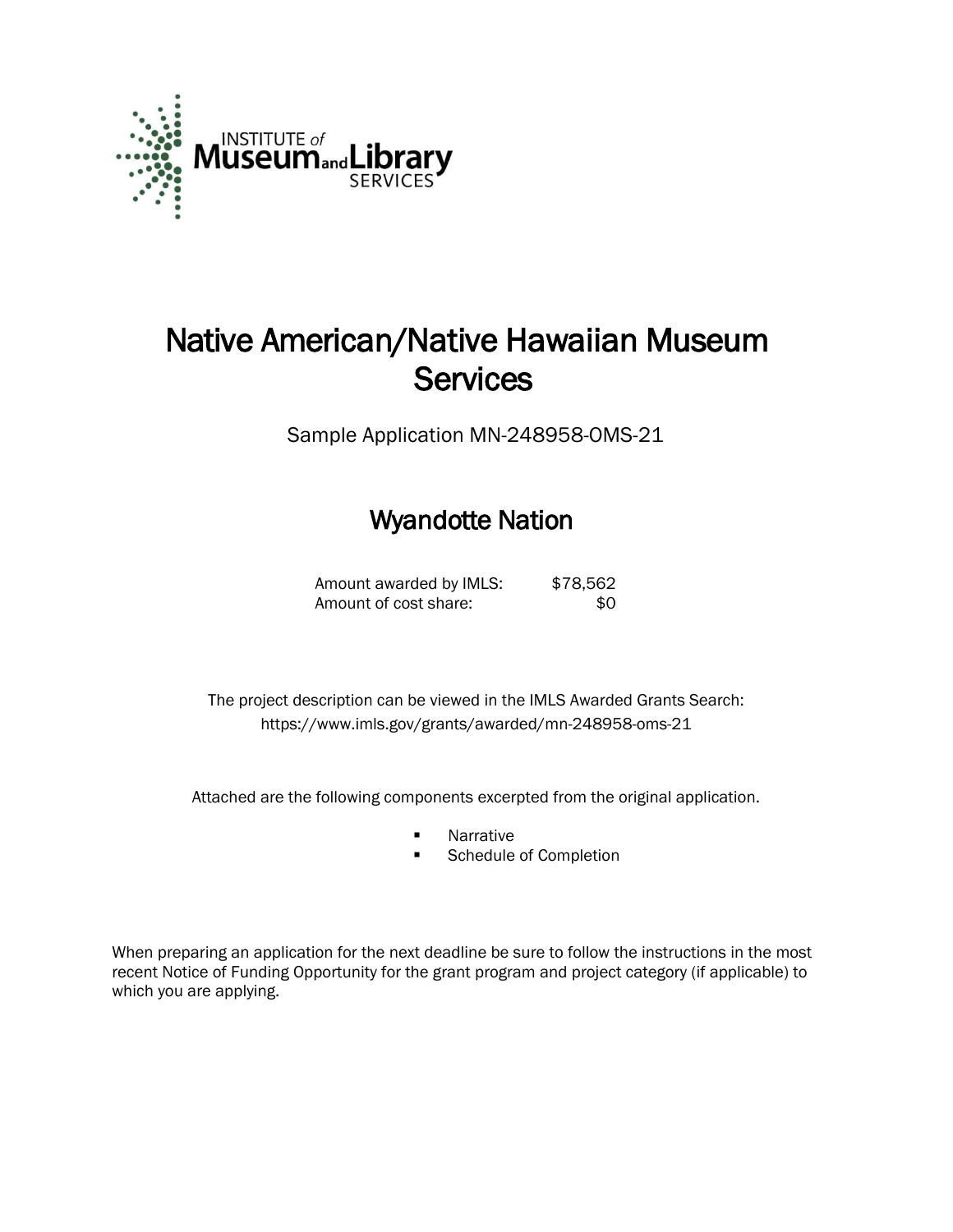#### **Proposal Narrative**

#### **Project Justification**

**Need, Problem, or Challenge**: Wyandotte Nation citizens are gradually losing their cultural identity. Prior to European contact, more than a dozen tribes along the St. Lawrence River and Upper Great Lakes Region were collectively part of the Iroquoian linguistic family. The Wyandot (later spelled Wyandotte) was one of those tribes. Within a few years, a portion of the tribe ventured south and settled along the Sandusky River in presentday Ohio. Pressure from settlers and the Treaty of 1843 forced their removal to Indian Territory in present-day Kansas. Finally, they were removed a second time after the Treaty of 1867 and settled in present-day northeastern Oklahoma.

By the early 1900s, few tribal citizens taught their children the Wyandot language. Those capable of passing on traditional stories and ceremonies were gone. Sadly, our tribal interests focused on the care of orphans, land disputes, and other issues with the government, leaving original correspondence, treaties, maps, photographs, and other historical documents in the hands and care of non-natives. Most, if not close to all, of these primary sources remain housed in libraries, repositories, and archives across various regions of the United States.

In recent years, a number of tribal members interested in Wyandot heritage have noticed problems with the current state of resources on the topic. Most obvious is a general lack of published primary source materials, despite the existence of thousands of relevant documents. Equally problematic is access to these original materials as few tribal members have the means or opportunity to travel to major libraries, such as the Kansas City, Kansas Public Library [\(KCKPL\)](https://www.kckpl.org/). Archaic, illegible, poor quality handwriting, together with the restrictions placed on worn and fragile papers can further hinder a researcher's task, makes research time-consuming and costly. Given this deficiency, Wyandotte tribal leadership has made it a priority to maintain, defend, and celebrate our culture as we learn from Wyandot collections and archival resources through available technology.

Wyandotte Nation is proposing a partnership with the KCKPL to address these problems by publishing an electronic database, "Wyandot Heritage Digital Archive" [\(WHDA\)](https://whda.omeka.net/). The database has as its objective the creation of a critical edition of Wyandot-related primary source materials gathered from partner institutions into one robust virtual collection, where the items are digitized, transcribed, and edited to high standards and made freely available over the Internet.

The Tribe's Vision Statement, "preserving the future of our past" is evidence of its commitment to not only celebrating, but also preserving our cultural heritage. Dr. Robert S. Wicks of Miami University in Oxford, Ohio initiated WHDA, which is an important step forward in making Wyandot collections and historical documents accessible to tribal citizens wherever they reside.

Wyandotte Nation citizens and Tribal leadership **identified a need** to celebrate the culture and learn from Wyandot collections and archival resources with technology, which would make it available to all Wyandotte's nationwide. Wyandotte Nation is **proposing a 24-month project to create a digital database using the Omeka platform for digitally compiling, preserving, and sharing its cultural heritage**. Our proposed project titled, "WHDA: the William E. Connelley Collection" is part in parcel to an existing IMLS project [\[MN-245563-OMS-](https://www.imls.gov/grants/awarded/mn-245563-oms-20)[20\]](https://www.imls.gov/grants/awarded/mn-245563-oms-20). While the previous project focuses on the Wyandot experience in Michigan and Wisconsin beginning in the  $17<sup>th</sup>$  century, our proposed project focuses on the  $19<sup>th</sup>$  century experience in Ohio, Kansas, and Oklahoma. In other words, this project is distinct from our existing IMLS project, and is, in fact, the next phase of the project as part of our Three-Year Strategic Plan (2019-2022).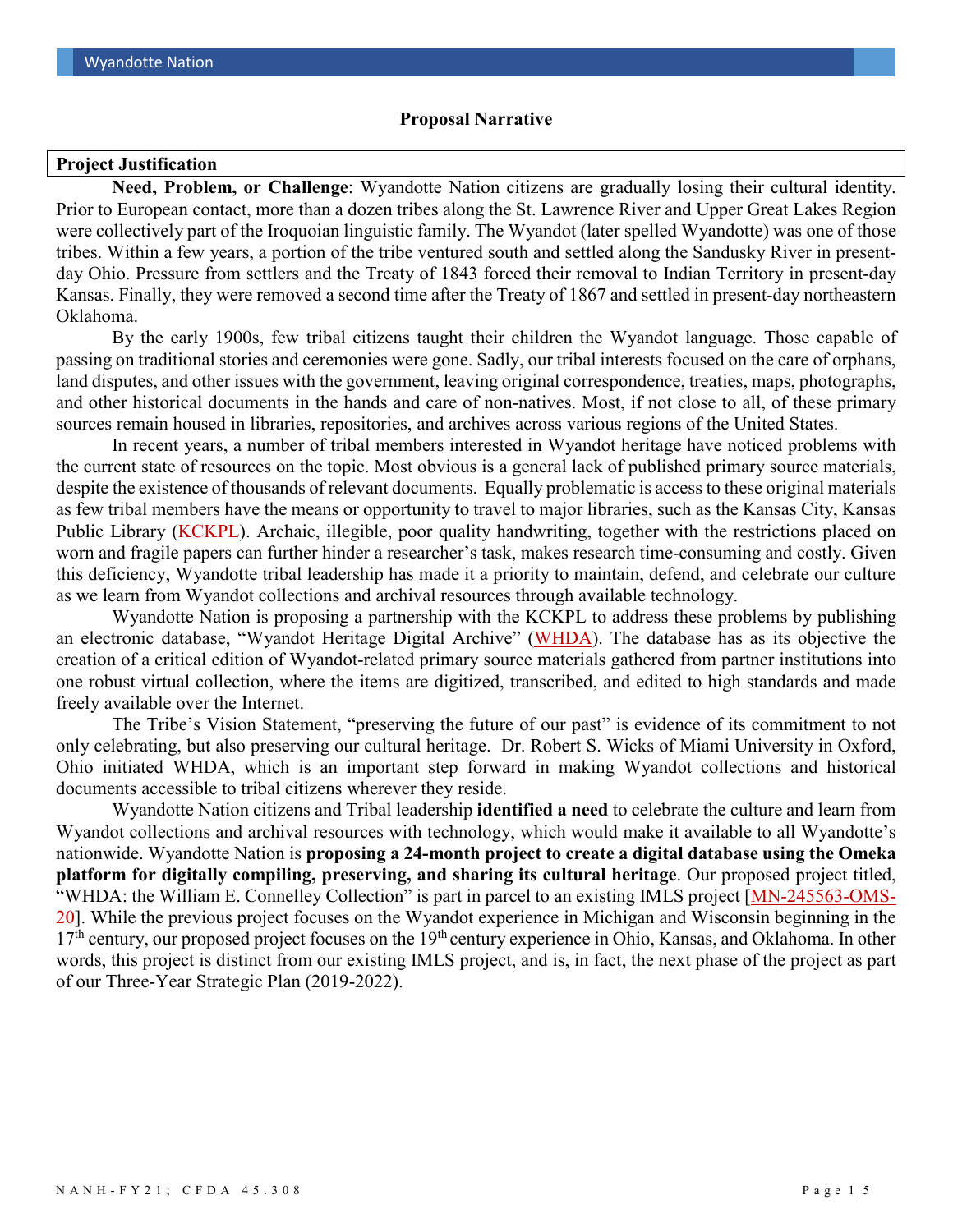A significant portion of the William E. Connelley Collection (Connelley Collection) contains original material relating to the Wyandot dating back to its Ohio period. The collection consists of artifacts, diaries, journals, manuscripts, mission records, land plats, maps and photographs. Some of the original materials in the collection date as far back as 1818. The Connelley Collection comprises documents including research materials and writings by Mr. Connelley, accumulated during his career as a historian. After numerous roles and occupations, he was given power of attorney to represent the remnant of the Wyandot in Indian Territory including the sale of the Huron Cemetery in 1899. Connelley's collection also includes correspondence of Wyandot leaders, copies of legal documents, historic photographs, diaries, journal transcripts, plat maps, books, newspaper clippings, and book manuscripts. Digitizing the Connelley Collection has been an aspirational project for years, but has never been possible given staffing and budget constraints.

The open source Omeka platform has been chosen for this project because of its utility and adaptability to the needs of the WHDA. The Omeka configuration used by the Wyandotte Nation is specifically designed for cultural materials associated with the Wyandot and will ultimately be transferred to a stand-alone server in Wyandotte Oklahoma. While the KCKPL subscribes to Omeka, their use is quite distinct from that of the WHDA; they are not interchangeable or compatible with one another. In addition, the KCKPL subscribes to a tier of the platform that does not provide adequate space to store all digital assets that will be produced during this project.

We are a living people, with a present and future. Funding from IMLS will enable us to weave together the fragmented tapestry of our people as we preserve. Native involvement is real and there are clear and identifiable Native beneficiaries.

**Beneficiaries**: Our project will **benefit the nearly 7,000 Wyandotte Nation citizens** across the nation as well as students, educators, and researchers. Tribal citizens were involved in planning the project as they participated in the community assessment while providing input for necessary projects eventually leading to the development of the Strategic Plan as well as the attached logic model.

**Strengthening Museum Services**: Tribal historical information on our organization's website and cultural pamphlet is limited in scope. Wyandotte Nation intends to remedy this deficiency by partnering with KCKPL to access Wyandot-related documents from the Connelley Collection. This partnership will lead to creating a digital platform by providing access to Wyandot primary resources. This platform will afford us the opportunity to address access barriers to Wyandot heritage, history, and culture. We believe this will **strengthen museum services as exposure of primary resources** and other materials as this will likely **encourage Wyandotte citizens to add to this collection** with historic photographs in private hands as well as journals, diaries, letters, warranty deeds, etc.

We must look beyond our doors and outside the walls in order to be a progressive museum. Therefore, expanding access to collections through a searchable online database is a priority. To meet the ever-changing technology needs of patrons and provide access to tribal citizens across the nation, it is imperative that Wyandotte Nation invest in more digital resources to increase use and ease of access to information in these collections for all. The ways in which this project strengthens museum services are specific, actionable, measurable, and connect with IMLS agency-level goals. **IMLS Goal Connection**: Wyandotte proposes a project that achieves IMLS' purpose for the Native American/Native Hawaiian Museum Services funding opportunity by sustaining heritage, culture, and knowledge through strengthened activities in digital resource development and delivery. The intended goal of the project that will guide our project to completion are based upon IMLS' mission to advance innovation, lifelong learning, and cultural and civic engagement. Based upon IMLS agency-level goals, our proposed project best aligns with **Goal 3**: access to information, ideas, and networks through libraries and museums. **INCREASE PUBLIC ACCESS** ~ this correlating goal of increased public access focuses on partnerships to address access barriers to collections, programs, and information.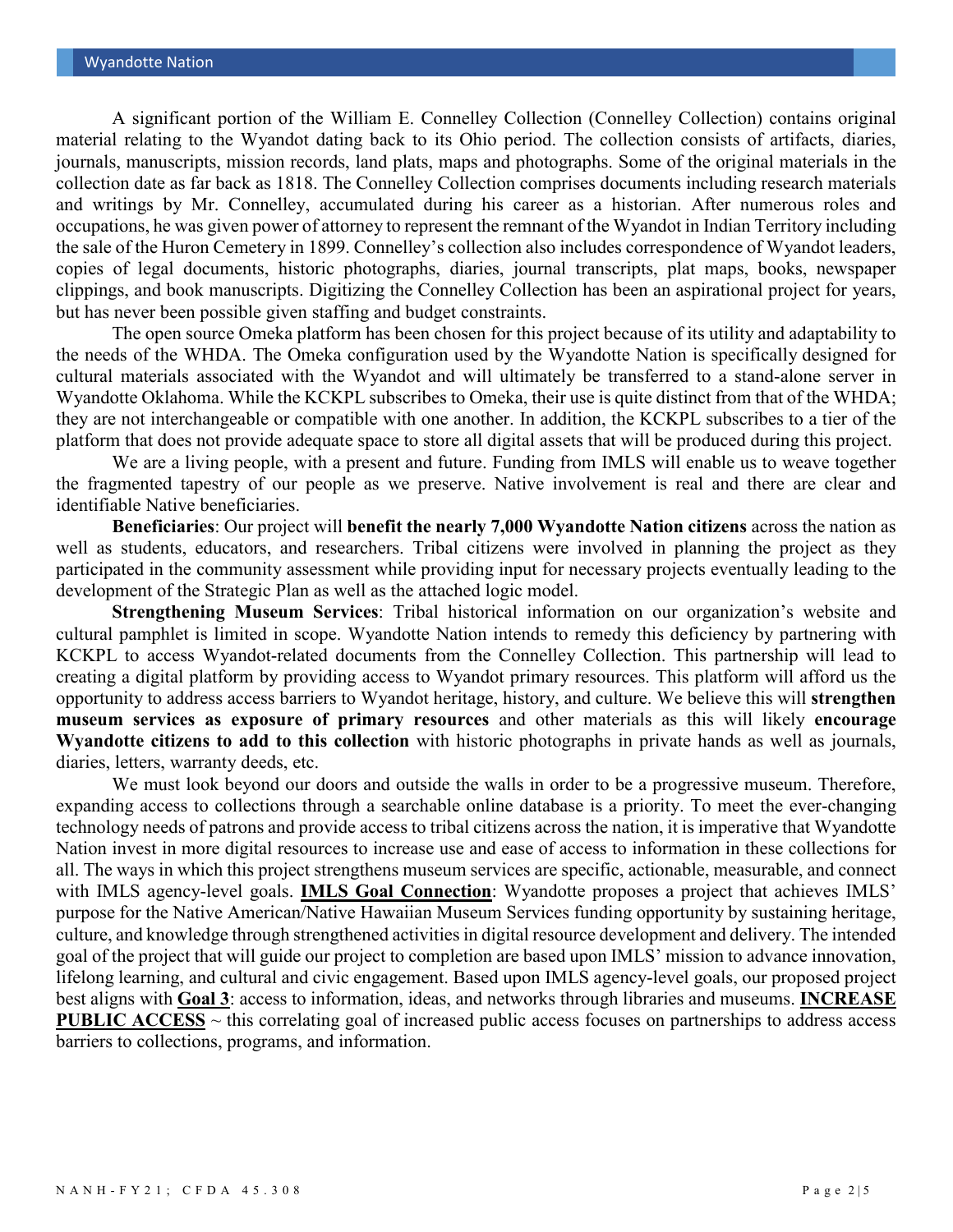#### **Project Work Plan**

**Proposed Activities**: WHDA: the William E. Connelley Collection is a documentary effort hosted by Wyandotte Nation under the auspices of the Wyandotte Nation Tribal Heritage Department. The main objective is to assemble digital versions of primary historical sources associated with the Wyandot experience in Ohio, Kansas and Oklahoma during the nineteenth century in partnership with KCKPL.

The scope of WHDA includes correspondence, postal history, legal documents, contemporary newspaper articles, contemporary journal articles and books, treaties, journals, tribal rolls, census records, diaries, ledger books, maps, photographs, paintings, drawings and items of material culture. The WHDA will compile and edit digital images of these primary sources together with searchable transcriptions and commentaries according to standards corresponding to best practices in the field. Specifically, modeled on the Yale Indian Papers Project and the Northeast Native Portal, WHDA will become a vibrant and dynamic resource of immediate and continuing relevance to tribal members, researchers, educators, and students. We will also adopt technical guidelines for digitizing materials based on the Federal Agencies Digital Guidelines Initiative. The proposed activities are based upon informed decisions by **appropriate theory and practice**.

**Expected Risks**: Wyandotte Nation has developed a contingency plan to address any expected risks to our project. This contingency plan is designed to minimize interruptions towards implementation of the proposed project.

- **1. Expected Risk**: Digitization process begins to fall significantly behind schedule.
- **Contingency Plan**: Recruit and train volunteers to help with the project's implementation.
- **2. Expected Risk**: Partner unable to fulfill commitment.
- **Contingency Plan**: Seek partnership with another repository or historical society with items of interest to WHDA material, such as the Kansas Historical Society in Topeka, KS.
- **3. Expected Risk**: External hard drives malfunction or crash. **Contingency Plan**: Utilize online cloud storage as an additional backup to digital files for redundancy. **Project Management**: WHDA: the William E. Connelley Collection was **planned by Wyandotte**

**Nation's Tribal Heritage Department**, which included conference calls and email discussions with Anne Lacey and Dr. Robert Wicks. Ms. Lacey is the Kansas Collection Librarian at KCKPL. Dr. Wicks is the Director of the Miami University Art Museum in Oxford, OH.

**Kim Garcia** is the proposed **Project Director** who will **implement and manage the project**. Mrs. Garcia is the Wyandotte Nation's Cultural Preservation Officer. Mrs. Garcia has recent and relevant programmatic and financial experience to serve as the Project Director. She was the Tribe's Accounting Director for fifteen (15) years before her current position. Kim will ensure the project goals, objectives, and activities are achieved in a timely manner utilizing the Schedule of Completion and Logic Model.

Beci Wright will assist the Project Director achieve project goals, objectives, and activities. She earned a Master of Library Science Degree from the University of Washington. Ms. Wright will remain in regular communication with the Partner and Consultant, receiving and transferring data from the portable external hard drive, uploading metadata and transcriptions into the database, and conducting a community workshop.

Leading the way in Reading Information and Culture, KCKPL connects members of the community with information, tools, resources, and welcoming spaces to enrich their lives. **KCKPL** is the **proposed partner** for this project. The **main point of contact at KCKPL is Anne Lacey.** Ms. Lacey earned a Master of Library Sciences degree from Emporia State University and completed coursework in archives and preservation. She oversees the Kansas Room Special Collections, which includes the William E. Connelley Collection. The Kansas Room provides reference and research services to patrons and strives to connect people with Wyandotte County's rich history. **Dr. Robert S. Wicks** is the **proposed consultant**. He is the founding editor of the Wyandot Heritage Digital Archive. Dr. Wicks will develop, create, and incorporate training videos on metadata and document transcription best practices. The identified **staff, partner, and consultant** possess the **experience and skills necessary** to **successfully complete the proposed work**.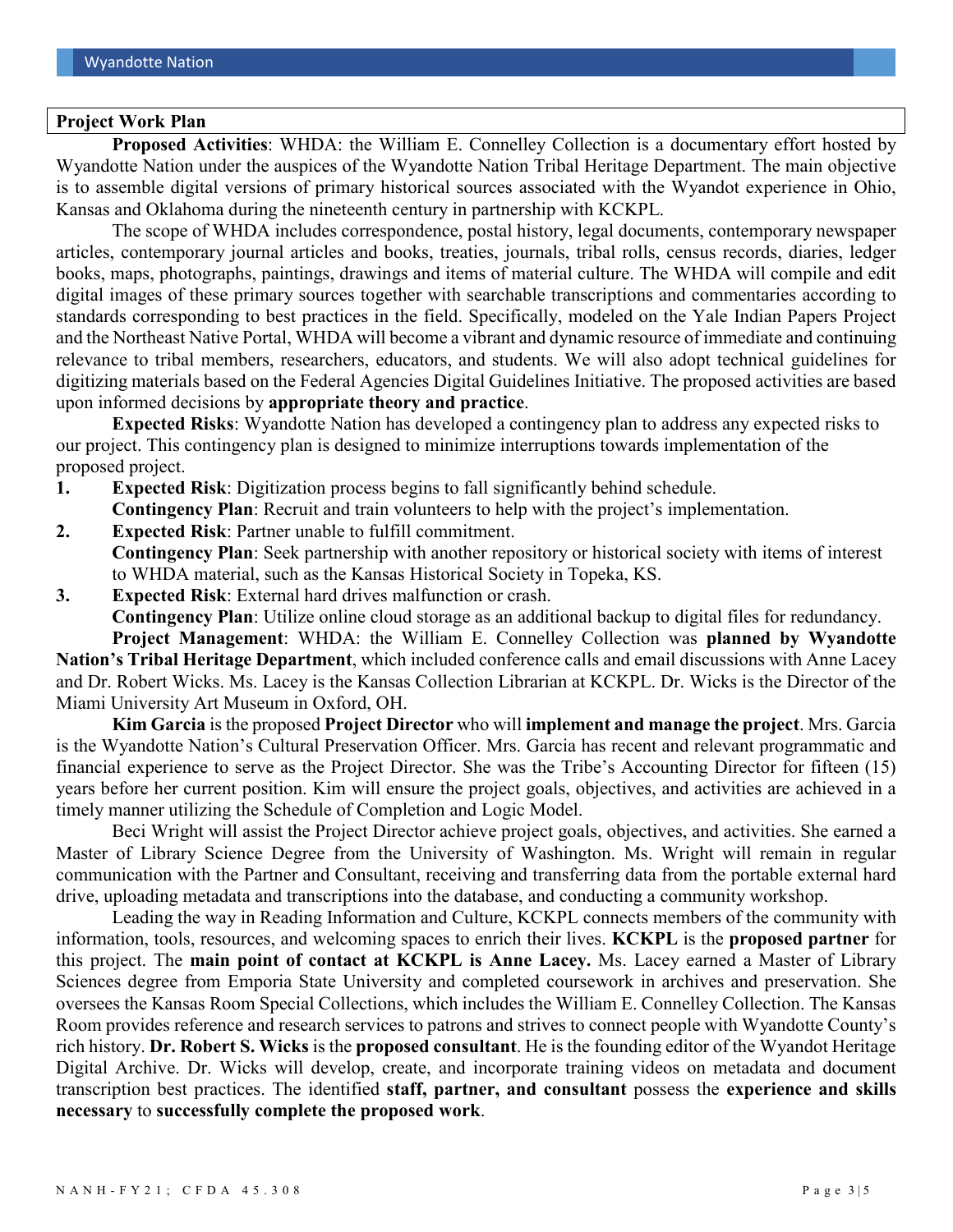**Sequence of Activities**: Proposed high-level activities carried out over the 24-month time frame include: 1) advertising, hiring, and training contract labor for proper scanning and cataloging, 2) purchasing supplies, materials, and equipment, 3) conducting an inventory and creating a finding aid of the Connelley Collection, 4) scanning and digitally photographing Wyandot-related materials, 5) labeling, filing, and securely placing hard copies in acid-free folders and cases, 6) cataloging and compiling metadata and digital images of primary source materials before uploading into the database, 7) developing, creating, and publishing training videos on metadata and document transcription to a private YouTube channel, 8) documenting the progress of scanning and cataloging materials in KCKPL, 9) disseminating educational outreach material, 10) transferring compiled data in digital shells from whda.omeka.net to Omeka Classic, 11) uploading metadata and transcriptions into the database, and 12) conducting a community workshop on the development, creation, and use of the new digital database.

Once the database is fully functional, it will be beneficial for students, educators, researchers, Native American tribal members, and others with visual and intellectual access to significant historical knowledge for the purposes of teaching, scholarly analysis, and research. This resource and sequence of activities will allow Wyandotte Nation to further its vision of preserving the past.

**Resources to Carry Out Activities**: Most resources essential to carry out the project's activities are from the existing IMLS project [\[MN-245563-OMS-20\]](https://www.imls.gov/grants/awarded/mn-245563-oms-20), *viz*. flatbed scanner, digital camera, marking kit, and cases. Nevertheless, we are requesting additional resources for the proposed project. Legal size folders are ideal for storing and protecting document collections, small prints, and photos. These folders are acid-free, lignin-free, buffered to resist acid migration, and have passed the Photographic Activity Test (P.A.T.). Document cases will provides safe storage of legal size folders containing documents, small prints, and photos. Metal edges protect the integrity of the case and add support. The flip-top lid closes tightly to protect against dust, dirt and light while metal edges add strength and support. Cotton gloves will prevent finger oils from contacting surfaces and causing chemical damage as we handle rare documents, small prints, and photos. The redundancy in the backup system is critical during the initial scanning process. KCKPL would generate digital files, one on their hard drive and maintain a backup of all digital files in an external hard drive. The portable hard drive will allow us to store, share and transport files from KCKPL's external hard drive to Wyandotte Nation's external hard drive. WHDA will have its own backup strategy, providing another level of redundancy. Specific time, financial, and personnel necessary to carry out project activities are detailed in the required attachments and supporting documents.

**Tracking Progress**: The Project Director will monitor the work plan and timeline to keep the project on track using the Schedule of Completion and Logic Model to aid in quantifying data and ensuring goals are met to show progress over time. Anne Lacey, Dr. Wicks and the Project Director will coordinate efforts in creating an Excel Spreadsheet to track the number of Wyandot materials catalogued, scanned, digitized, and uploaded. On a weekly basis, the Project Assistant and Ms. Lacey will communicate via email or phone call in order to update and revise this spreadsheet. This is a step toward quality assurance while avoiding duplication of efforts. In measuring success, this evaluation methodology is not only appropriate, but will **result in valid, reliable, and generalizable findings**.

**Sharing Project Results**: Wyandotte Nation will publicize our IMLS-funded project across multiple platforms throughout the grant period in order to reach our audience of nearly 7,000 tribal citizens and other website and social media visitors. Our communication plan involves the Project Assistant reaching out and promoting the project's activities and discoveries to the community through various forms of social media, such as Facebook and Twitter to reach as many demographics as possible. We will openly and effectively share project updates, interesting objects, and stories along with photographs of the William E. Connelley Collection on a quarterly basis in the tribal newsletter *Gyah'-wish Atak-ia* [\[The Turtle Speaks\]](https://www.wyandotte-nation.org/media/) and Cultural Facebook page [\[facebook.com/Wyandotteculturalcenter\]](https://www.facebook.com/Wyandotteculturalcenter/). The Project Assistant will also be responsible for outreach, promotion, and dissemination including a community workshop and educational information on the new WHDA domain. All digital and printed announcements will include the IMLS logo and statement, "This project was made possible in part by the Institute of Museum and Library Services."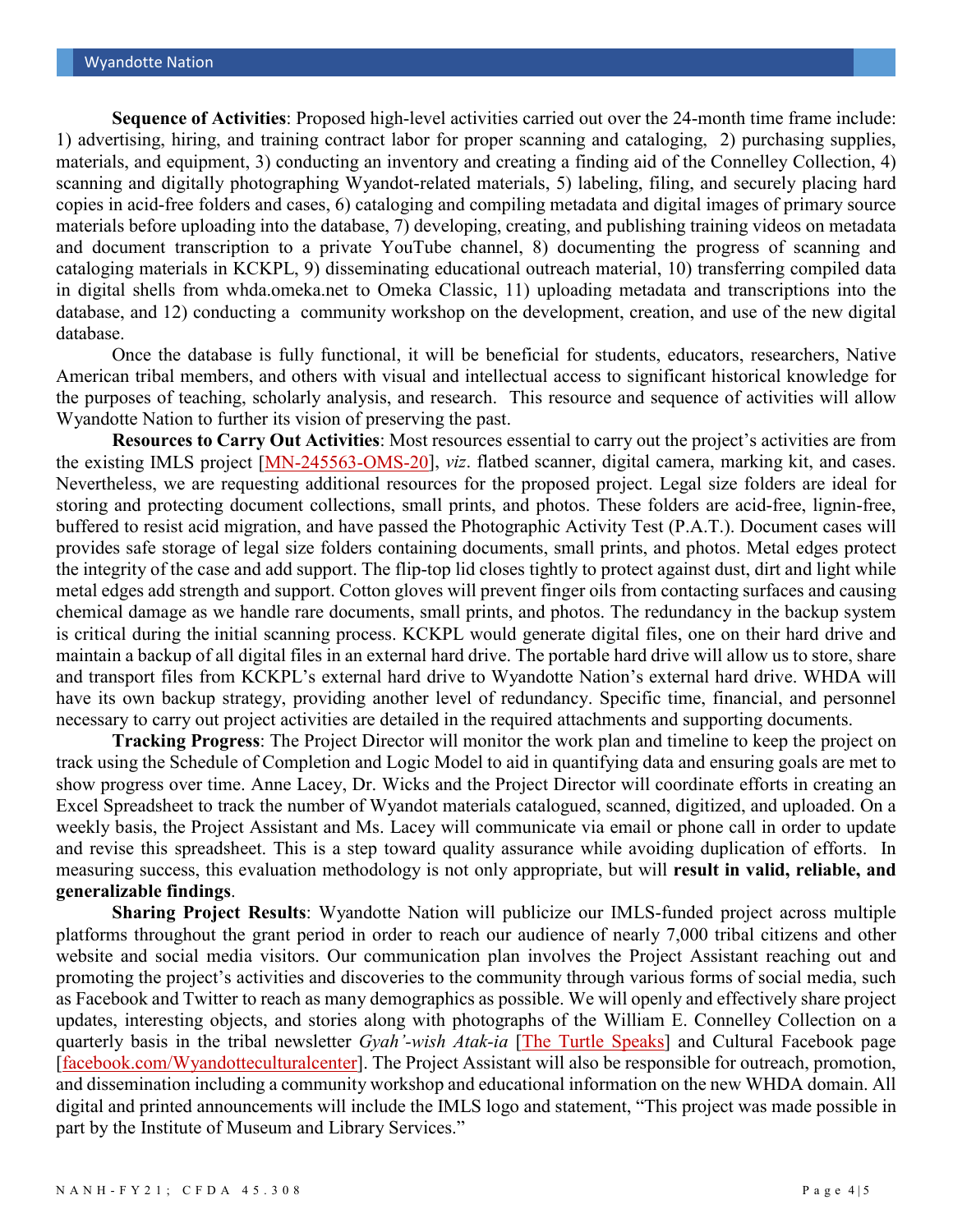### **Project Results**

**Intended Results**: The project's intended results allow Wyandotte Nation to advance work begun in the existing IMLS project with progress in the area of digitization, cataloging, and transcription of Wyandot-related materials. The digital resource and new website will provide visual and intellectual access to significant historical knowledge for all.

This vital project will benefit Wyandotte tribal citizens nationwide, our tribal community, and online researchers. Wyandotte Nation's intended results from the proposed project include, but are not limit to, the following:

- One (1) partnership developed with Kansas City, KS Public Library (KCKPL);
- 8-10,000 documents of Wyandot materials from KCKPL catalogued, scanned, digitized, and uploaded;
- One (1) private YouTube Channel for training videos on metadata and document transcription best practices;
- One (1) digital database created and utilized by tribal citizens and online researchers across the nation; and
- One (1) community workshop on the use of technology with access to the newly created digital database. **Changes Resulting from the Project**: Through this multigenerational project, we expect to see the

following results and changes:

- Increased level of access to Wyandotte history;
- Appreciated cultural significance to be Wyandotte;
- Gained knowledge, interest, and understanding of researching tribal cultural heritage;
- Enhanced connection with the tribe and tribal citizens nationwide; and
- Increased tribal self-esteem and cultural identity.

**Data Collection**: Wyandotte Nation will collect and report the number of items catalogued with bibliographic referencing as well as items scanned, photographed, and digitized. The redundancy in the backup systems is critical during the initial scanning process. KCKPL will generate digital files, keeping the originals on their external hard drive and maintain one backup of all digital files in their original format on a separate drive. WHDA will have its own backup strategy, providing another level of redundancy. Other data collected will be the number in attendance at the community workshop during Powwow. Data collected will assist us in measuring our project's success. The **plan for collecting and reporting data** is well designed and feasible.

**Improvements to Collection**: Grant funds will afford us the opportunity to safely and securely catalogue, scan, and digitize primary Wyandot documents later transferred in a digital database. The care, condition, management, and access to the digital database will improve because of this tangible project.

**Tangible Product**: The tangible product resulting from our project is a digital database under the domain name whda.com that will serve as the main site for this initiative.

**Sustainable Benefits**: The mantra of success is sustainability and growth. Wyandotte Nation employs an approach to solve problems that is caring, thoughtful, reflective and sustainable. The proposed project represents the second phase of a larger multi-year initiative to make a digital database available to tribal citizens and the public. The proposed project is part of our long-term Strategic Plan, which prioritizes and addresses tribal citizen and community needs. Wyandotte Nation will ensure that staff and funds are available in our annual operating budget to maintain records, images, and online access after completion of this project. The files will easily integrate into the robust digital and long-term OMEKA platform's preservation workflow, including redundant archives stored at separate physical locations. We anticipate this initiative to become a model for future digital archive projects by other American Indian/First Nation communities once the database is fully developed.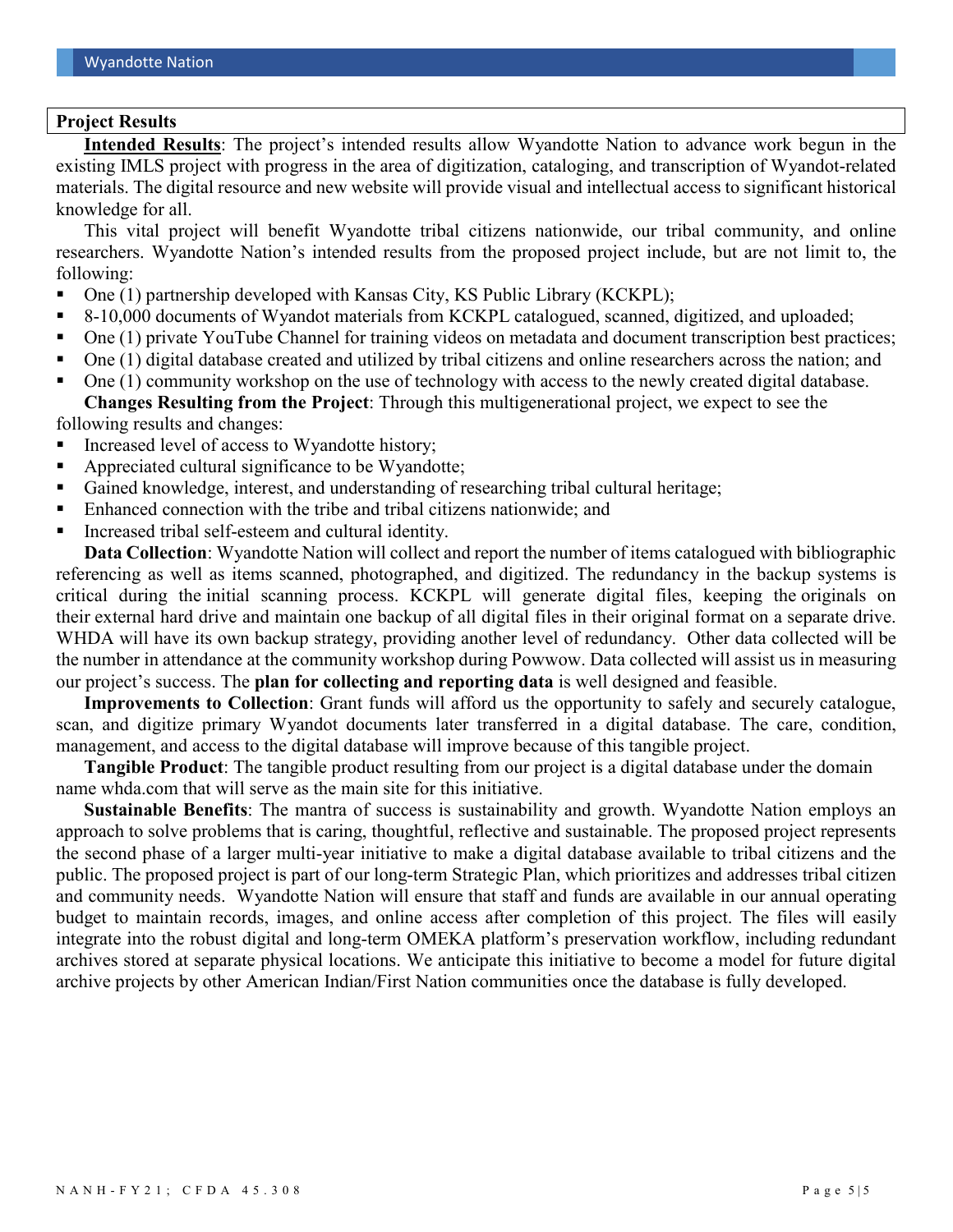#### **Schedule of Completion Year 1 – WHDA: the William E. Connelley Collection**

The Schedule of Completion reflects each major activity identified in our Narrative and project dates identified on the SF-424S and IMLS Budget Form.

| Activity 1 - Advertise / Hire Contract Labor  |   |  |                          |  |                          |                          |  |
|-----------------------------------------------|---|--|--------------------------|--|--------------------------|--------------------------|--|
| Activity 2 – Project Orientation and Planning |   |  |                          |  |                          |                          |  |
| Activity $3 - Training$                       |   |  |                          |  |                          |                          |  |
| Activity 4 – Procure Supplies and Equipment   |   |  |                          |  |                          |                          |  |
| Activity 5 – Conduct Inventory                |   |  |                          |  |                          |                          |  |
| Activity 6 - Scan & Photograph Materials      |   |  |                          |  |                          |                          |  |
| Activity 7 – Catalogue & Upload               |   |  |                          |  |                          |                          |  |
| Activity 8 – Create Training Videos           |   |  |                          |  |                          |                          |  |
| Activity 9 – IMLS-Designated Meetings         | R |  | $\overline{\phantom{0}}$ |  | $\overline{\phantom{0}}$ | $\overline{\phantom{0}}$ |  |
| Activity 10 - Outreach and Dissemination      |   |  |                          |  |                          |                          |  |
| <b>Activity 11 - Document Progress</b>        |   |  |                          |  |                          |                          |  |
| Activity 12 - Evaluate and/or Submit Reports  |   |  |                          |  |                          |                          |  |

|     | Outline of Year 1 Activities                                                                                                                                |
|-----|-------------------------------------------------------------------------------------------------------------------------------------------------------------|
|     | Advertise and hire contract labor to scan and catalogue Wyandot-related materials; transfer files to digital shells on Omeka platform.                      |
|     | Conduct orientation meeting with Project Staff in order to review the project's goal, objectives, and plan for activities, outcomes, results, and products. |
| 3   | Train Contract Labor on best practices for proper scanning and cataloging for consistency and quality of work.                                              |
| 4   | Purchase supplies, materials, and equipment for project implementation; create an inventory of purchased supplies, materials, and equipment.                |
|     | Conduct inventory of the William E. Connelley Collection and create a finding aid.                                                                          |
| 6   | Scan and digitally photograph Wyandot-related materials; hard copies labeled, filed, and securely placed in acid-free folders and cases.                    |
|     | Catalogue Wyandot-related documents; Compile metadata and digital images of primary source materials; Upload into the database.                             |
| 8   | Develop and create training videos on metadata and document transcription best practices.                                                                   |
| 9   | Project Director will travel, attend, and participate in IMLS-designated meetings, i.e. ATALM Conference.                                                   |
| 10  | Disseminate educational outreach material for tribal citizens and guests to museum programs as well as digital announcements on social media.               |
| -11 | Project Director and Project Assistant will travel to KCKPL in order to review progress and document process of scanning and cataloging materials.          |
|     | The Financial Review Committee will meet with the Project Director in order to evaluate and monitor the project's effectiveness. Prepare to submit          |
| 12  | performance and financial reports due to the reporting schedule from the Official Award Notification for Grants and Cooperative Agreements. Project         |
|     | reports will be submitted electronically using the IMLS performance and financial report forms.                                                             |

## NANH-FY21; CFDA 45.308 Page 1 | 2